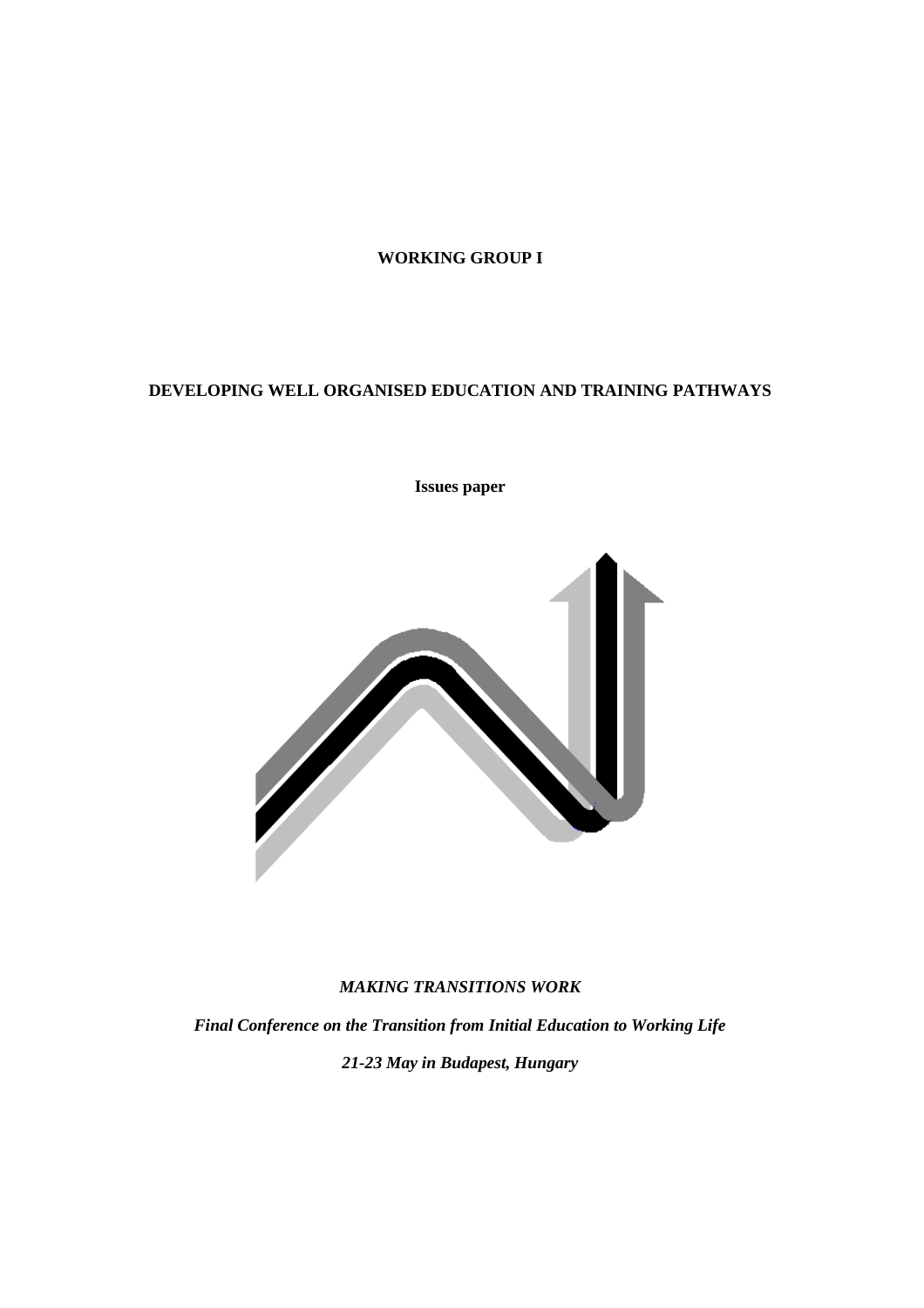### *Introduction*

The development of open and coherent pathways of initial education and training as a basis for effective systems of lifelong learning has become one of the central policy concerns in OECD countries. This development responds to increasing educational participation, a growing diversity of student needs and interests, and the changing nature of work, requiring higher levels of general and vocational education and a more flexible workforce.

The following elements of well organised pathway systems can be identified:

- The availability of vocational as well as general education pathways at the post-compulsory stage;
- Work experience as part of post-compulsory education for as many young people as possible;
- Access to tertiary education from all general as well vocational secondary pathways;
- − Modularised systems of qualifications that allow to combine courses and training units from different pathways and stages of education, including post-initial education;
- − Equivalence arrangements between general and vocational education certificates, or the development of a unitary qualification system;
- − Double qualifying pathways, providing a general education baccalaureat as well as a full vocational or technical qualification;
- − Diversified and interconnected pathways of tertiary education, including applied and technical courses, open to young people as well as to adult learners.

No country has so far been able or inclined to develop all of these features within its education and training system. Countries with strong apprenticeship systems, for instance, have been reluctant to introduce modularised qualifications, but are gradually developing double qualifying pathways where apprenticeship can lead to tertiary education entry qualifications. Other countries, such as Australia and the United Kingdom, have emphasised the development of modularised qualification systems and course units. In North America, on the other hand, the emphasis has been on developing access to post-secondary education for young people and adults, in particular through improving the quality of secondary education and through the development of Community Colleges. **To which extent should and could these different approaches be combined? How can pathway policies contribute to the development of effective systems for lifelong learning?**

While considerable policy efforts have gone into broadening and upgrading vocational education and training, young people in most countries have over the past twenty years continuously "voted with their feet", preferring to choose academic rather than vocational programmes. This trend has been reinforced in many countries by employer preferences for hiring young people with general and tertiary level education, either because they were looking for general and higher level skills, or because participation in vocational education was seen to signal a lack of educational success. **In view of such developments, would it be preferable to postpone the acquisition of specific qualifications for work to the post-secondary and tertiary level, as is largely the case in North America? Alternatively, how could vocational programmes and apprenticeship be upgraded so as to attract successful students and to satisfy employer needs? How could the needs of the least successful students be met in either case?**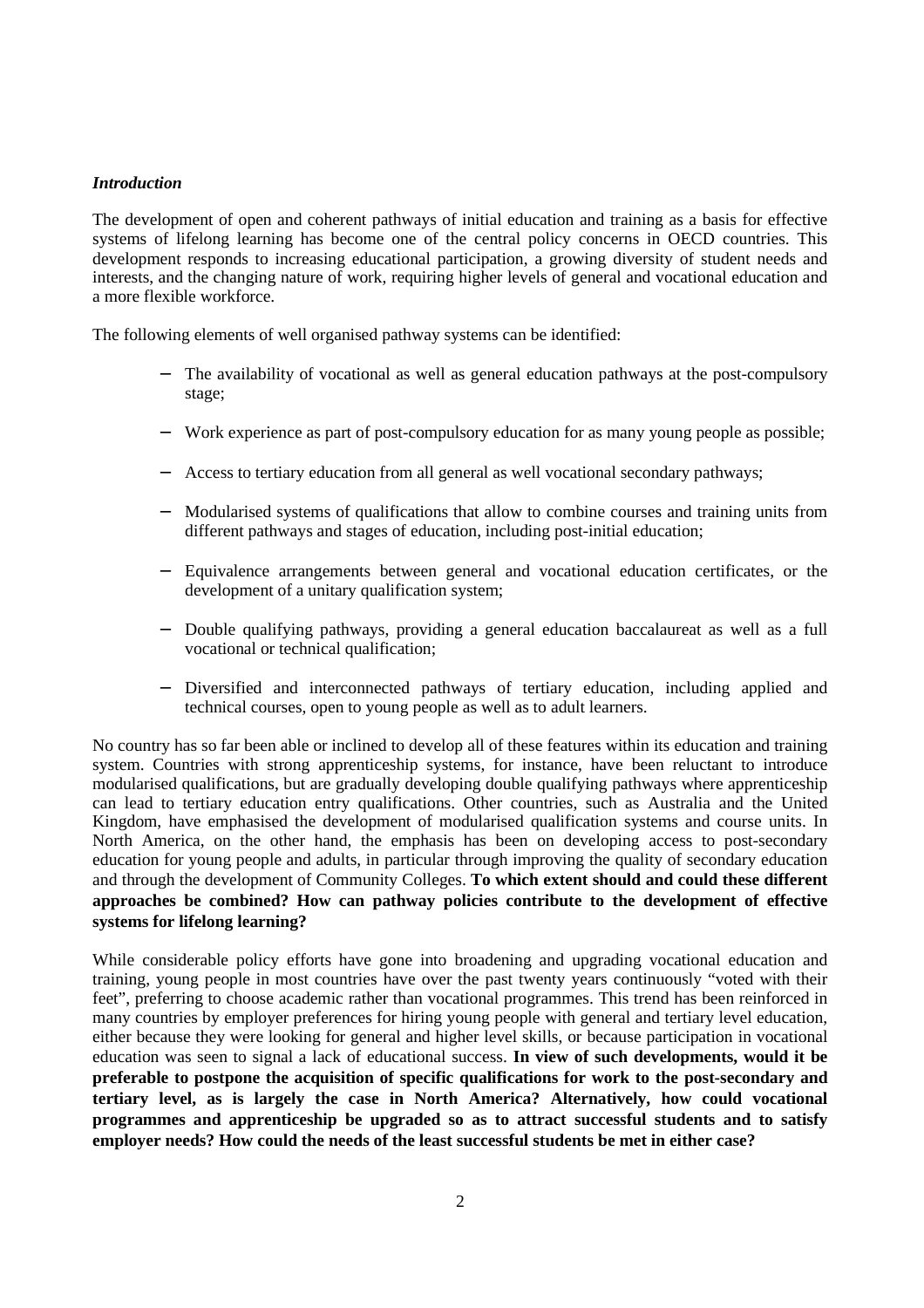The duration of initial education and training has been lengthening in most countries over the past decade, due to a number of reasons, including: extended study programmes and overcrowded universities; an increasing tendency for students to work during studies; growing numbers of dropouts returning to secondary or tertiary education; and waiting loops and detours in individual itineraries, often due to bottle necks at the entry to tertiary education. **What could be done, to reduce unproductive detours and unduly lengthy education and training pathways?**

**Further reading:** Final report sections 3.1, 3.2, 4.1 and 5.1.

*More detailed issues relating to these questions are outlined below under "Key issues for discussion". They provide the background for discussion in Working Group I. Interventions by participants should be informal and brief (no more than 3 minutes), in order to allow for an exchange of ideas.*

#### *Background*

The main types of pathways at the post-compulsory stage are the following:

**General education pathways** have traditionally served to prepare young people for higher education. With growing participation in these pathways, increasing numbers of students are moving directly from general secondary education into the labour market, including those who leave school before high school completion. Further and adult education courses allow many of these students to return to formal education later on and to obtain secondary and post-secondary level certificates. Nevertheless, individual learning routes can become exceedingly ineffective in terms of the time spent in education, costs, educational attainment and labour market qualifications. Efforts to introduce vocational education and training into general education pathways have generally not been successful. It is rather through part-time and holiday jobs that general education students, especially in English speaking countries, are developing work skills and contacts with the labour market. This raises questions about the assessment and certification of labour market qualifications acquired through informal experience.

**School-based vocational pathways** have traditionally led to upper secondary level occupational qualifications and to immediate labour market entry. Countries vary strongly according to the time which is devoted to general education subjects and to work experience in school-based vocational education. Such programmes often include training in the enterprise as part of the curriculum. In Sweden and Finland, for example, national level regulations have been elaborated in co-operation with the social partners. All vocational education students must spend at least 15% of their study time in a work environment. In recent years, policies have aimed at increasing the share of general education within vocational education programmes. In most countries the majority of students' time is reserved for vocational education subjects, but in Japan, Norway and Sweden, for instance, up to half of the study time is devoted to general education. The goal is increasingly to allow vocational students to acquire entry qualifications for tertiary education, as well as solid occupational qualifications. Austria has a longstanding tradition of attractive double qualifying programmes within technical-vocational schools. The quality and the value of schoolbased vocational education in the labour market varies according to types of schools and fields of study. More technically advanced and demanding programmes often provide excellent chances in the labour market, but they tend to be highly selective. In order to serve a broader range of students well, schoolbased vocational education requires particular didactic and pedagogical care and well integrated practical and theoretical learning in the classroom, in school internal work shops and in "real life" work environments.

**Apprenticeship pathways** within the enterprise have traditionally prepared young people for qualified work in large numbers of occupations. Apprenticeship countries have been most successful in ensuring